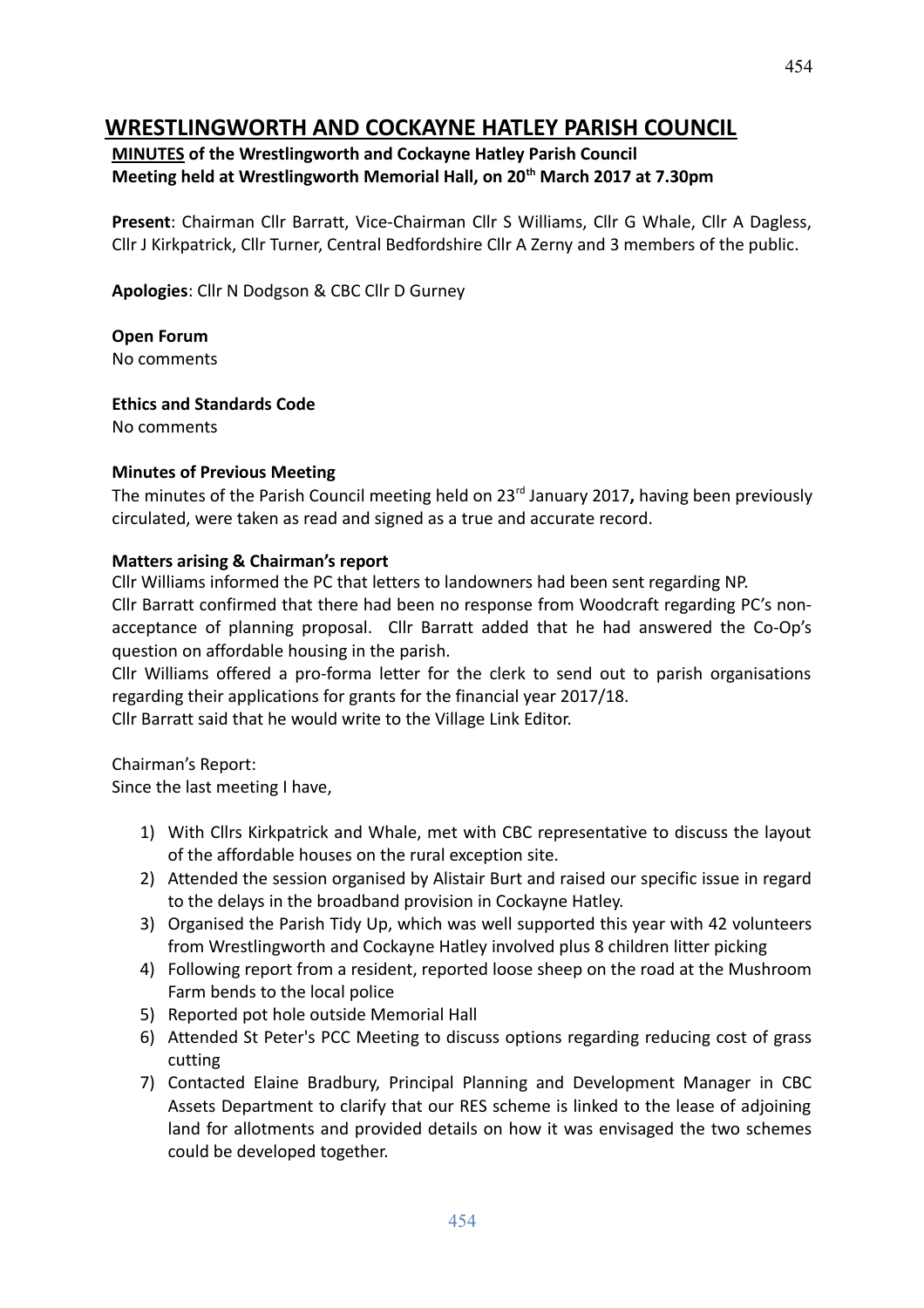455

# **Portfolios**

### **Cllr Dodgson's report**

### **High Street Speed Reduction Measures – RMF**

The initial payment of £2500 for the High Street speed reduction scheme has been requested by CBC. Cllr Barratt asked for details on the next steps in the scheme. ACTION ND **Crossroads**

Cllr Dodgson has asked Nick Shaw at CBC if it is possible to see details of the plan for the crossroads. Follow up ACTION ND

### **Church Lane weight restriction**

Cllr Dodgson has also asked Nick Shaw if two signs indicating "One Way" and "No Through Road" could be placed at the relevant entrances to Church Lane. A response is awaited on both issues. **ACTION ND**

### **Speed Watch Signs**

A pro-forma invoice for £242.88 + VAT has been received from Auckland Manufacturing for the three Speed Watch signs. This work should commence once payment has been received. Cllr Dodgson to progress as payment made 10<sup>th</sup> March. **ACTION ND** 

### **188 bus route**

A request has been made to Centre bus to include Cockayne Hatley on the current bus route. Two replies, one from Centre Bus and one from CBC, have been received. Essentially the comment was that this would not currently be possible due to the additional time this would add to the route. CBC did however comment that the route would be reviewed in the near future and that the PC would be kept informed.

#### **Cllr Kirkpatrick's report**

Awaiting ROSPA report on Children's Play Area which should be completed in April. Clerk confirmed that she would forward the report to Cllr Kirkpatrick as soon as it arrives. **ACTION CD**

# **Cllr Whale's report**

Clllr Whale to ask for price on extra space needed for website**. ACTION GW**

# **Cllr Williams's Report on Green Infrastructure Plan & Neighbourhood Plan**

Cllr Williams informed that the Green Infrastructure Committee have not had a follow up meeting to date.

Work is now almost complete on the Submission Draft of the Neighbourhood Plan. The Parish Council were asked at this meeting to formally approve the Plan before it is sent off to Central Bedfordshire Council. Cllr Barratt voiced his approval of the Plan and all Councillors present agreed. The Submission Draft and Regulation 14 Consultation Responses have been emailed to Councillors for their consideration prior to the meeting.

The next stages are:

 Central Bedfordshire Council will undertake a further 6 week consultation. This publicity period after the submission of the plan is different. Any representations made at this stage will be passed to the independent examiner and will only be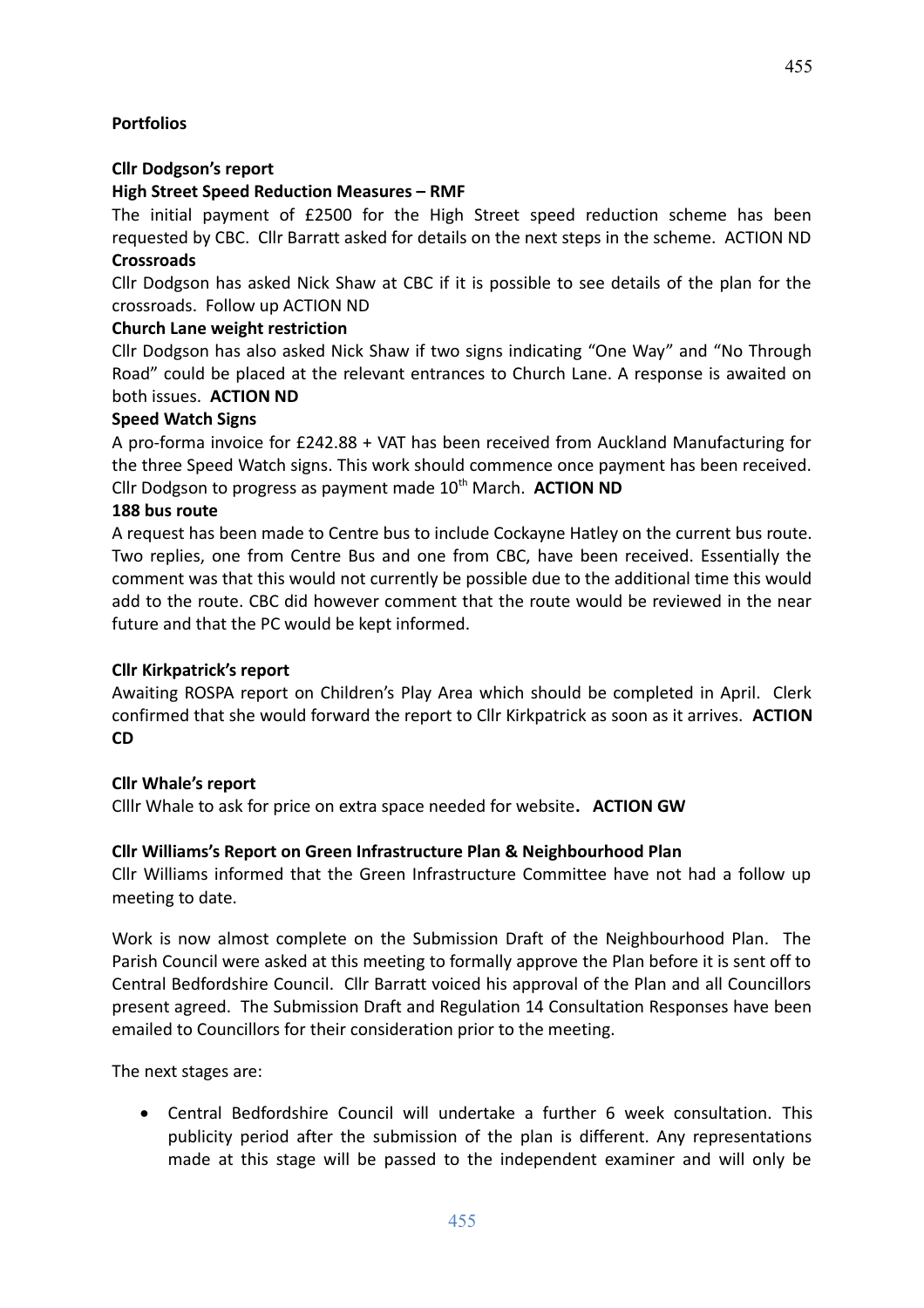considered within the context of the independent examination (i.e. whether the neighbourhood plan proposal meets the basic conditions).

- Once we know the start date for that consultation we will write to every household in the parish giving the consultation dates and details of where they can view the Plan and supporting documents and how to respond.
- The Pre-submission Draft Plan and supporting documents will also be posted on the Parish Council website. All previous versions will be removed. ACTION GW
- Following that consultation an independent examiner will be appointed to examine the Plan and determine whether it meets the required basic conditions. We understand that we will have some say in the appointment of the examiner.
- Following the examination, the examiner will issue a report to the local authority and the neighbourhood planning body (ourselves). If the plan meets the basic conditions, the examiner will recommend that the plan proceed to the referendum stage. They may suggest modifications that are needed to be made to the plan, to ensure that it meets the basic conditions, before it can proceed to the referendum. It is the responsibility of the local authority to make such modifications.
- Providing the Plan meets the basic conditions at inspection Central Bedfordshire Council will then hold a parish referendum.
- At this stage the Steering Group will re-convene to agree and carry out suitable publicity for the referendum.
- If more than 50% of those voting are in favour of the Plan will be "made" and taken into consideration when plans for development in the parish are submitted.

Cllr Williams offered her thanks to the Steering Group for their hard work, encouragement and support over the two and a half years it has taken to get to this stage. They are Cllr Andrew Dagless, Cllr Geoff Whale, Martin Campbell and Elizabeth Wilson. Particular thanks are due to Elizabeth for her professional expertise and major input to the drafting of documents. Thanks should also go to Rachel Hogger of Modicum Planning who has provided "critical friend" support from the early drafting stages to the present. Clerk asked to write formally to thank Elizabeth. **ACTION CD**

Cllr Williams then detailed the form of words, agreed between the responsible officer and CBC and Rachel Hogger, regarding potential of flooding by development to be included in the draft plan.

# **Policy W3: The Brook Corridor**

*Development proposals coming forward within the areas of high and medium risk from surface water flooding as identified by the Environment Agency shall demonstrate due regard to the findings of the Local Flood Risk Studies undertaken for Wrestlingworth. Flood outlines produced on the 2015 JBA study which show flood extents for possible scenarios should be referred to and used to inform development proposals.*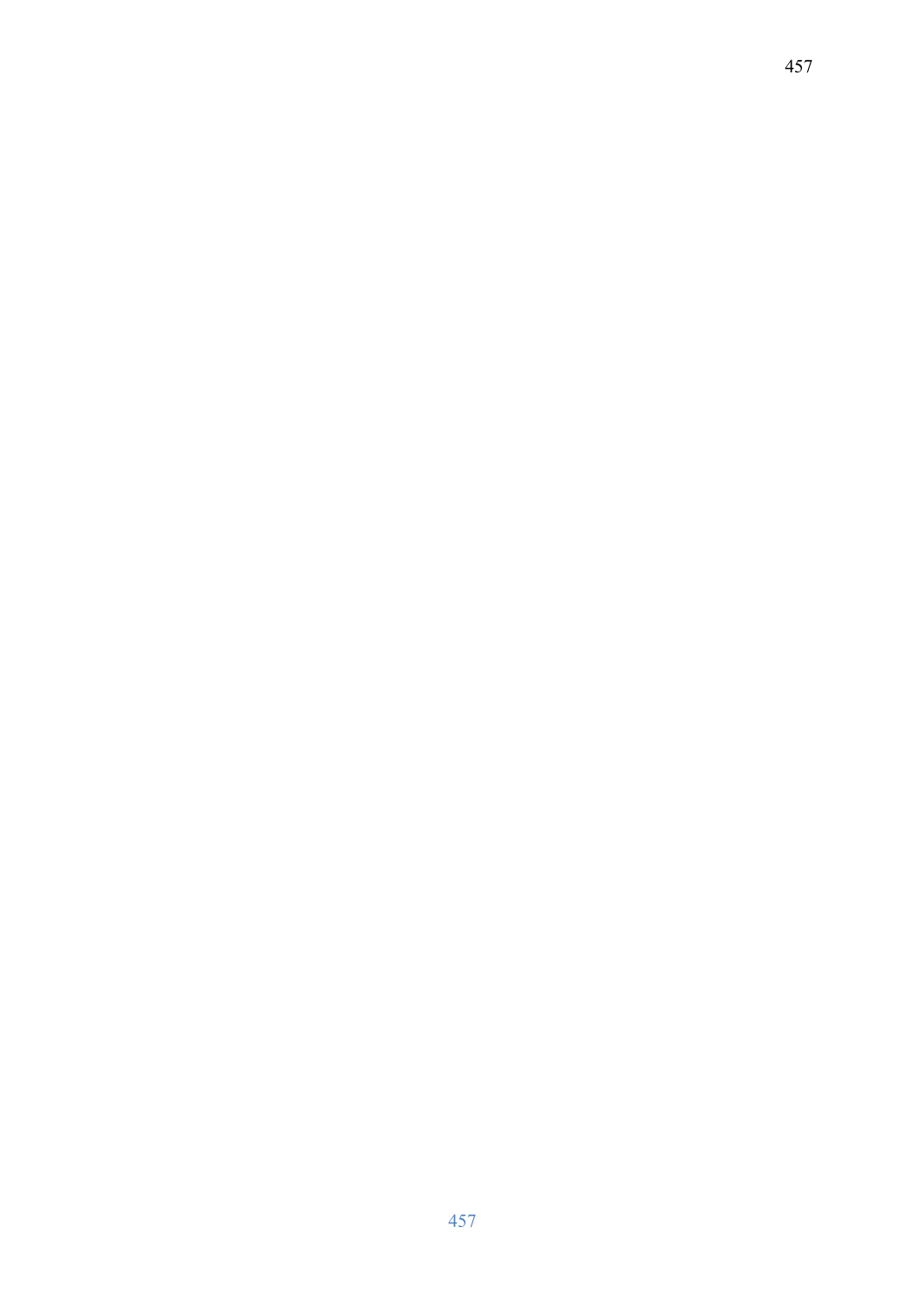#### **Clerk's report**

- Forwarded relevant emails to Parish Councillors and updated noticeboards
- Completed agenda, budget and financial statement for March's meeting
- Reconcilled bank statement with income and expenditure and transferred £7K to cover February and March's outgoings
- Forwarded planning applications to Planning Committee
- SAGE trial balance & VAT return completed. VAT refund received  $16<sup>th</sup>$  March.
- Arranged with Apex to remove fallen tree at St Peter's Church in Wrestlingworth
- Replied to letter from School Council regarding promised grant for playground lines
- Attended meeting with Louise Ashmore to discuss Transparency code
- Obtained compatible quote for grass cutting and subsequently informed the 3 applicants of the decision
- Chased electricity connection to new lamp in High Street with Paul Mason CBC

#### **Planning**

#### **See appendix B**

Cllr Whale informed the meeting that College Farm proposal had been withdrawn. The proposal at 3 Hatley Road was discussed and it was decided that a response of No Comment would be sent**.**

#### **Finance**

**See appendix A** – Councillors approved the payment of invoices and Cllr Barratt signed the cheques. Councillors agreed that at the beginning of the next financial year payment can be made to the school for their grant towards playground markings. Clerk to arrange for a £200 refund to be made to Groundworks for monies not used for Neighbourhood Plan Critical friend. Confirmation of £1,000 grant to go to the Memorial Hall for kitchen renovations. **ACTION CD** The Financial statement including budget was also discussed – **see Appendix C**

#### **Grass Cutting**

Clerk asked to arrange meeting with David Granger to discuss reduced number of cuts in parish. Cllr Dagless added that St John's Church had agreed to a reduced area of grass to be cut. **ACTION CD**

#### **Correspondence**

None received that was not included in the agenda

#### **Any Other Business**

Path with bollard on High Street opposite Braggs Lane – it was agreed that £20 would be spent on shrubs at the bollard due to the removal of the tree and subsequent easy access to lane. **ACTION RB**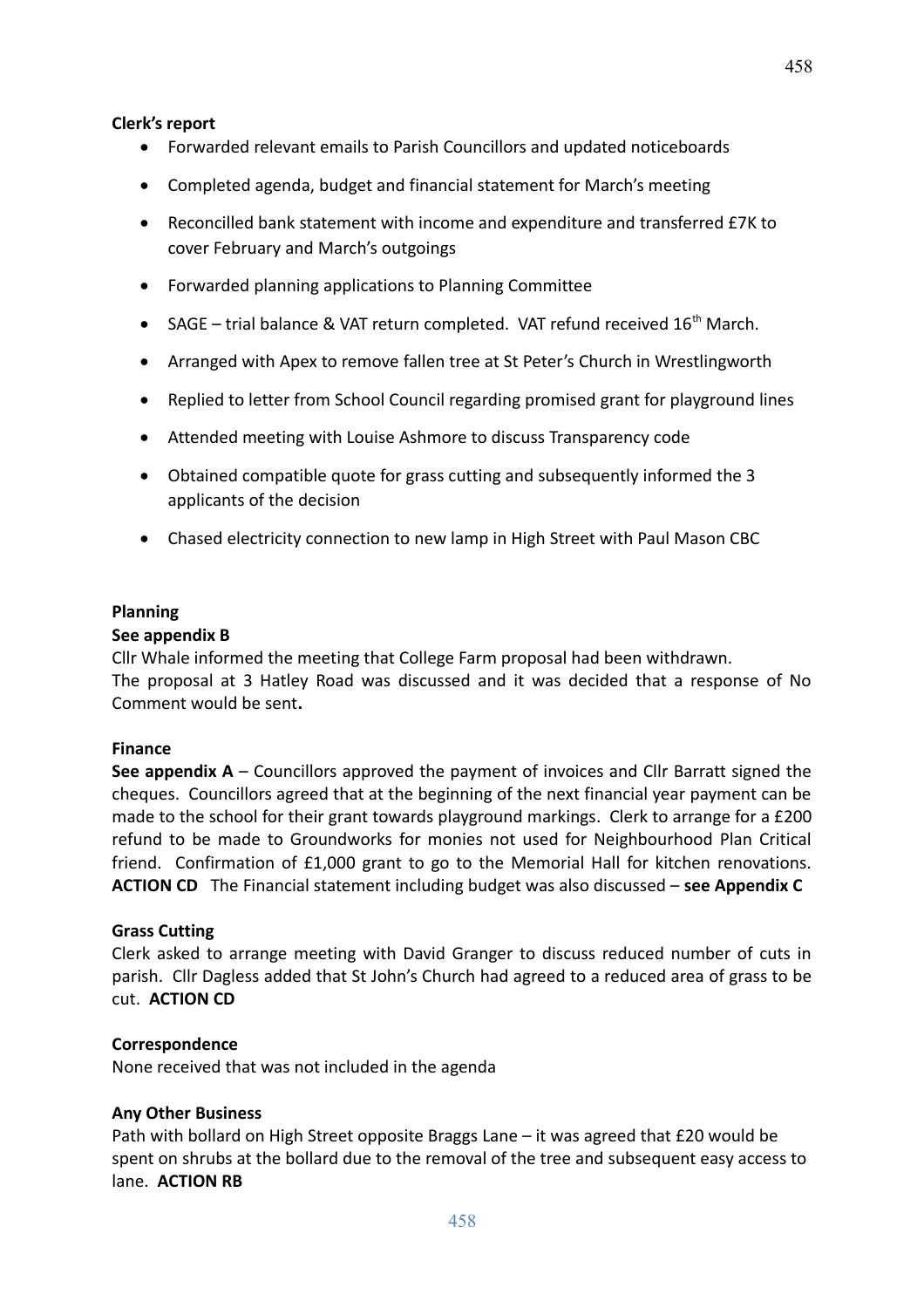Clerk and Chairman to review risk assessment schedule – March 2017 **ACTION CD & RB**

Date of Next Meeting – Monday 15<sup>th</sup> May, Wrestlingworth Memorial Hall at 7.30pm.

#### **Appendix A**

# **Financial Report – March 2017**

The following accounts are to be paid and need the council's endorsement.

| February &<br>March | E-on Electricity supply D/Debit*                                      |        | 258.86       |
|---------------------|-----------------------------------------------------------------------|--------|--------------|
| February &<br>March | Clerk's Salary D/Debit*                                               |        | 757.90       |
| February &<br>March | Clerk's expenses (Telephone, Internet, Stamps,<br>stationery)**       |        | 31.65        |
| February            | <b>VAT</b> return                                                     | 711.91 |              |
| January             | Wrestlingworth Memorial Hall - Hall hire                              |        | 14.00        |
| February            | Auckland Manufacturing - Speed watch signs*                           |        | 291.46       |
| February &<br>March | SAGE - accounting software D/Debit*                                   |        | 24.00        |
| February            | Central Bedfordshire Council - Rural Match Funding<br>Highways works* |        | 2,500.0<br>0 |
| March               | Apex - Remove fallen tree from churchyard**                           |        | 144.00       |
| March               | Rachel Hogger - Neighbourhood Plan**                                  |        | 1,000.0      |
| March               | Robin Barratt - skip hire for parish tidy up day**                    |        | 252.00       |

\*paid between meetings with approval

\*\*to be paid by electronic transfer w/b  $20<sup>th</sup>$  March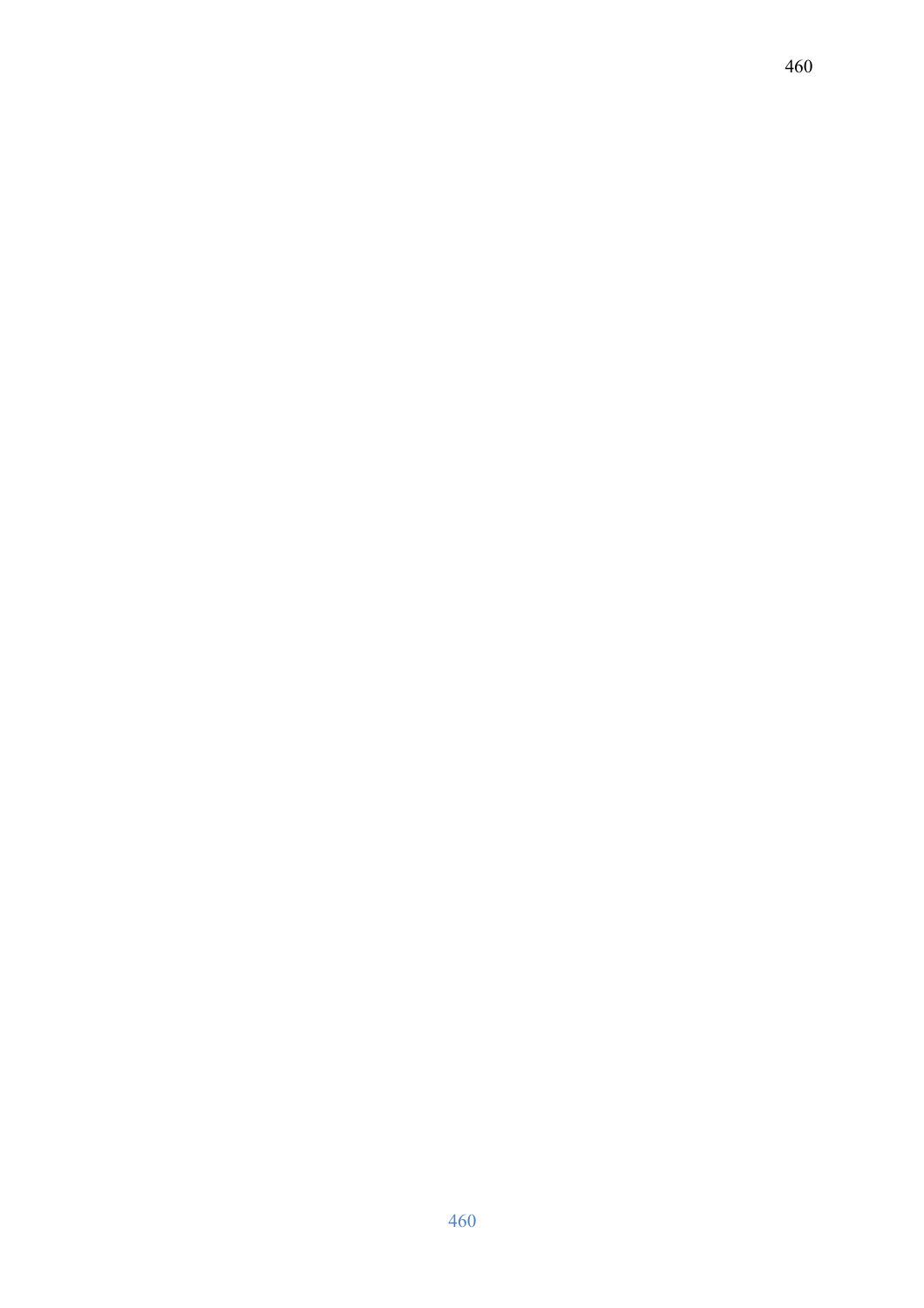|            | <b>Wrestlingworth and Cockayne Hatley Parish Council</b> |             |                                                                                                                  | Planning<br><b>Applications 2017-</b><br>2018 |                           |
|------------|----------------------------------------------------------|-------------|------------------------------------------------------------------------------------------------------------------|-----------------------------------------------|---------------------------|
| File<br>no | CRC No                                                   | TYP<br>Е    | <b>Application</b>                                                                                               | <b>Response</b><br>date                       | Decision<br>W&CHPC        |
|            | CB/17/00100                                              | <b>FULL</b> | Land at College Farm, 88 High Street,<br>Wrestlingworth. SG19 2EJ. Erection of 4<br>bedroom, 2 storey "bungalow" | Withdrawn                                     | <b>Oppose</b>             |
|            | CB/17/00337                                              | FULL        | 9 Alexander Road, Wrestlingworth. SG19<br>2EL Part two, part single storey front<br>extension                    | $17th$ February                               | No<br>comment             |
|            | CB/17/00717                                              | <b>FULL</b> | 3 Hatley Road Wrestlingworth, Sandy SG19<br>2EH. Single storey side / extension with<br>attached garage          | 22 Mar 17                                     | N <sub>0</sub><br>comment |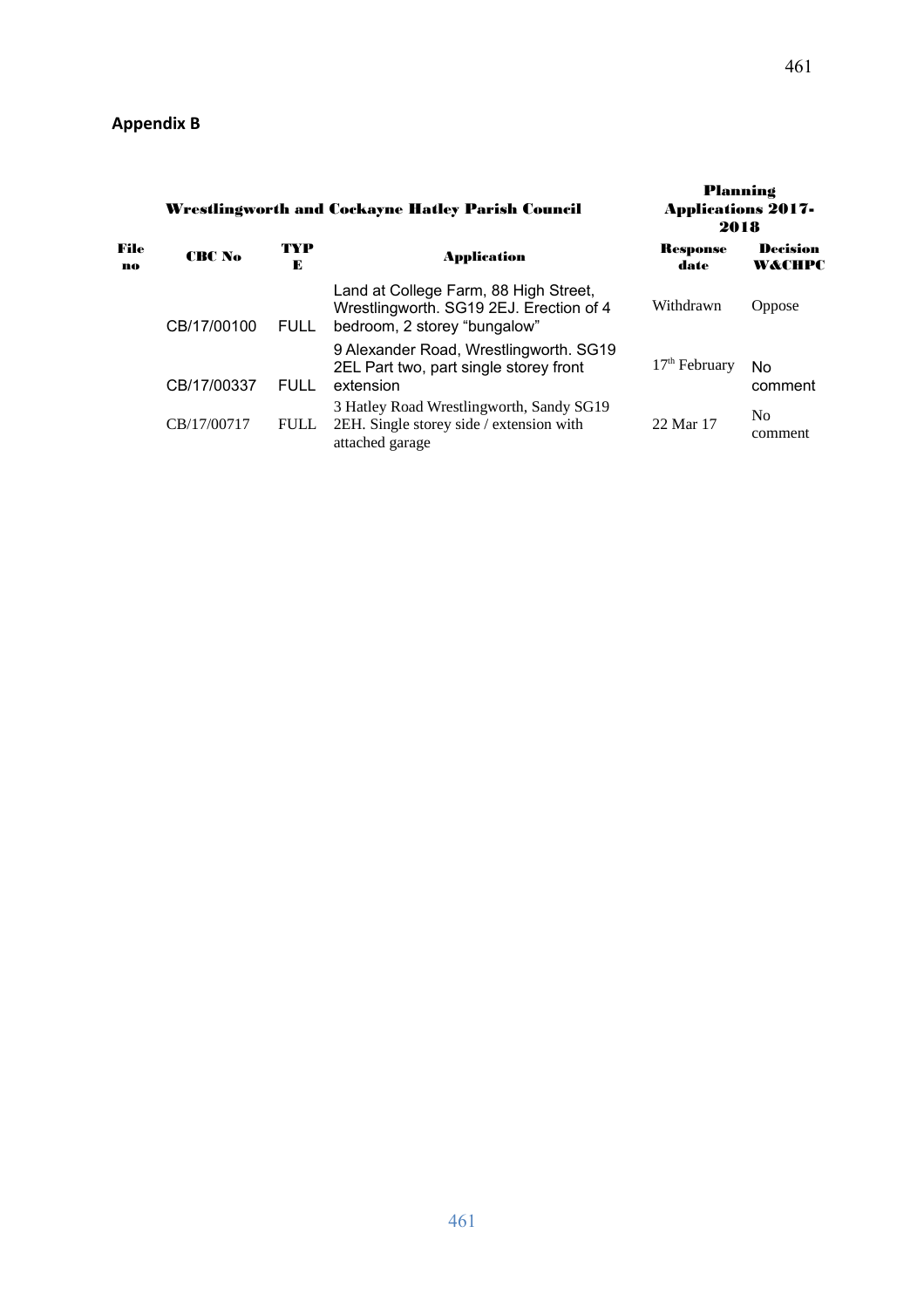# **Appendix C**

# **WRESTLINGWORTH & COCKAYNE HATLEY PARISH COUNCIL FINANCIAL STATEMENT AT 28 FEBRUARY 2017**

|                                    | <u>2016/17</u>    |              |               | 2015/16       |
|------------------------------------|-------------------|--------------|---------------|---------------|
|                                    | Year<br><u>To</u> |              |               |               |
|                                    | to date           | <b>Spend</b> | <b>Budget</b> | <b>Actual</b> |
| Income                             |                   |              |               |               |
|                                    | 19,120.0          |              |               |               |
| Precept                            |                   | 0.00         | 19,120.00     | 18,944.00     |
| Interest                           | 19.24             | 0.76         | 20.00         | 29.00         |
| Tree cutting contribution          | 65.00             | $-65.00$     |               |               |
| <b>Grass Cutting Contribution</b>  | 352.51            | $-0.51$      | 352.00        | 353.00        |
| VAT refund to 31 March 2016        | 3,020.30          | 479.70       | 3,500.00      | 2,487.00      |
|                                    |                   |              |               |               |
| <b>Total Income</b>                | 22,577.0<br>5     | 414.95       | 22,992.00     |               |
|                                    |                   |              |               | 21,813.00     |
| <b>Operational Expenses</b>        |                   |              |               |               |
| Accountants fees & Sage            | 360.00            | $-90.00$     | 270.00        | 220.00        |
| <b>Affiliation Fees</b>            | 298.00            | 2.00         | 300.00        | 298.00        |
| Amenity Field lease                | 0.00              | 120.00       | 120.00        | 120.00        |
| <b>British Legion</b>              | 25.00             | 0.00         | 25.00         | 25.00         |
| <b>Church Clock Maintenance</b>    | 236.00            | 89.00        | 325.00        | 275.00        |
| <b>Churchyard Maintenance</b>      | 1,600.00          | 400.00       | 2,000.00      | 560.00        |
| Clerk's expenses                   | 274.92            | 75.08        | 350.00        | 312.00        |
| Clerk's salary                     | 4,440.67          | 59.33        | 4,500.00      | 4,204.00      |
| <b>Election expenses</b>           | 0.00              | 375.00       | 375.00        | 65.00         |
| Electricity - street lighting      | 1,301.33          | 198.67       | 1,500.00      | 1,323.00      |
| Electricity/lighting - maintenance | 215.00            | 185.00       | 400.00        | 408.00        |
| <b>General Maintenance</b>         | 2,098.33          | $-1,998.33$  | 100.00        | 75.00         |
| Grants (see below)                 | 1,650.00          | 350.00       | 2,000.00      | 2,885.00      |
| Normal Grass and Hedge cutting     | 8,619.51          | 380.49       | 9,000.00      | 10,276.00     |
| Other grounds & tree work          | 370.00            | 1,630.00     | 2,000.00      | 744.00        |
| Insurance                          | 747.47            | $-22.47$     | 725.00        | 719.00        |
| <b>Memorial Hall Hire</b>          | 107.00            | 68.00        | 175.00        | 140.00        |
| Millennium Garden                  | 0.00              | 100.00       | 100.00        | 0.00          |
| Notice Board                       | 0.00              | 0.00         | 0.00          |               |
| Parish Tidy Up                     | 0.00              | 500.00       | 500.00        | 690.00        |
| Playing field Maintenance          | 307.58            | 192.42       | 500.00        | 3,572.00      |
| Playing field lease                | 0.00              | 360.00       | 360.00        |               |
| Training expenses                  | 0.00              | 200.00       | 200.00        | 20.00         |
| War memorial                       |                   |              |               | 510.00        |
| Web site                           |                   |              | 500.00        | 63.00         |